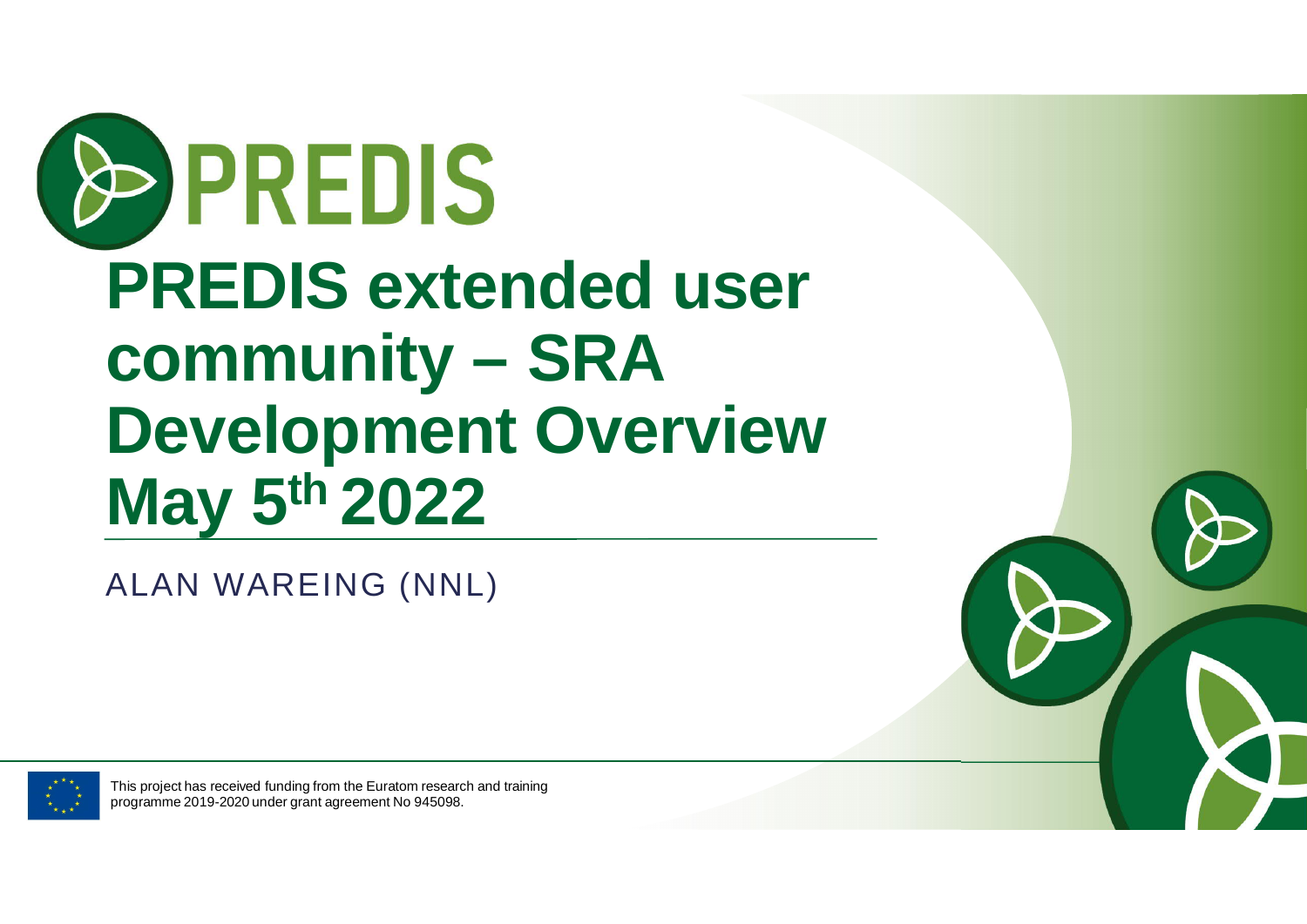

|               |                                         |                                 |                                 | <b>DRIVER</b>                                     |              |                                      |                         |                                             |                     |                                      |            |                      |            |                                                           |
|---------------|-----------------------------------------|---------------------------------|---------------------------------|---------------------------------------------------|--------------|--------------------------------------|-------------------------|---------------------------------------------|---------------------|--------------------------------------|------------|----------------------|------------|-----------------------------------------------------------|
|               |                                         |                                 |                                 | Societal                                          |              | <b>Actor Specific</b><br>Scientific  |                         |                                             | Financial           |                                      |            |                      |            |                                                           |
|               | <b>Technical Topic</b>                  | Priority<br>Topics<br>$(1 - 5)$ | Economic<br>renewal &<br>growth | Protect<br>citizens &<br>environment & confidence | Public trust | Processes.<br>products &<br>services | Improved<br>performance | Contributes to<br>competences<br>and skills | Improve<br>networks | Science<br>quality and<br><b>TRL</b> | Innovation | Revenue,<br>turnover | Investment | Sub-areas of key interest                                 |
|               | Inventory                               | 5                               |                                 |                                                   | X            |                                      | X                       |                                             |                     |                                      |            |                      |            | Understanding waste inventories from new fuel types.      |
|               | Waste Acceptance Criteria               |                                 |                                 | $\checkmark$                                      | $\mathbf{v}$ |                                      | X                       |                                             |                     |                                      |            |                      |            |                                                           |
|               | <b>Technology Selection</b>             |                                 |                                 |                                                   |              | Χ                                    | X                       |                                             |                     |                                      | X          |                      |            |                                                           |
|               | 호 Cost Estimating                       |                                 | Χ                               |                                                   |              |                                      |                         |                                             |                     |                                      |            | $\checkmark$<br>∧    | Χ          |                                                           |
|               | Funding                                 |                                 | Χ                               |                                                   |              |                                      |                         |                                             |                     |                                      |            |                      | Χ          |                                                           |
|               | <b>Waste Hierarchy</b>                  | $\overline{2}$                  |                                 |                                                   | X            |                                      | X                       |                                             |                     |                                      |            |                      |            | Waste tracking strategies. Waste segregation techniques.  |
|               | $\frac{20}{2}$ Characterisation         |                                 |                                 |                                                   | X            |                                      | X                       |                                             |                     |                                      | X          |                      |            | Remote characterisation. Physico-chemical characteristics |
|               | <b>Treatment Processing</b>             | 4                               |                                 | X                                                 |              | Χ                                    |                         |                                             |                     | X                                    |            |                      |            | Decontamination best practice.                            |
|               | Conditioning & Packaging                |                                 |                                 | $\vee$<br>Λ                                       |              | Χ                                    |                         |                                             |                     | Χ                                    |            |                      |            |                                                           |
|               | $\frac{a}{2}$ storage                   |                                 |                                 | χ                                                 |              |                                      | X                       |                                             |                     |                                      |            |                      | X          |                                                           |
| $\frac{1}{2}$ | Transport                               |                                 |                                 |                                                   | Χ            | Χ                                    |                         |                                             | Χ                   |                                      |            |                      |            |                                                           |
|               | Deployment Options                      |                                 | $\sf X$                         | $\vee$                                            |              |                                      |                         | $\sf X$                                     |                     |                                      |            |                      |            |                                                           |
|               | <b>Quality &amp; Management Systems</b> |                                 |                                 |                                                   | Χ            |                                      | Χ                       |                                             |                     | Χ                                    |            |                      |            |                                                           |
|               | Commissioning                           |                                 |                                 | X                                                 |              |                                      | X                       | $\sf X$                                     |                     |                                      |            |                      |            |                                                           |
|               | $rac{1}{6}$ Optimisation                | $\mathbf{3}$                    |                                 |                                                   |              | X                                    | X                       |                                             |                     |                                      |            | Χ                    |            | Synergy between new and existing technologies             |
|               | E Secondary Waste Management            |                                 |                                 | X                                                 | $\vee$<br>⋏  |                                      | Χ                       |                                             |                     |                                      |            |                      |            |                                                           |
|               |                                         |                                 | Χ                               |                                                   |              |                                      |                         |                                             |                     |                                      | X          |                      | Χ          |                                                           |
|               | Knowledge Management                    |                                 |                                 |                                                   |              |                                      |                         | Χ                                           | $\checkmark$<br>v   | X                                    |            |                      |            |                                                           |
|               | Stakeholder Engagement                  |                                 |                                 |                                                   | Χ            |                                      | X                       |                                             | Χ                   |                                      |            |                      |            |                                                           |



This project has received funding from the Euratom research and training

programme 2019-2020 under grant agreement No 945098.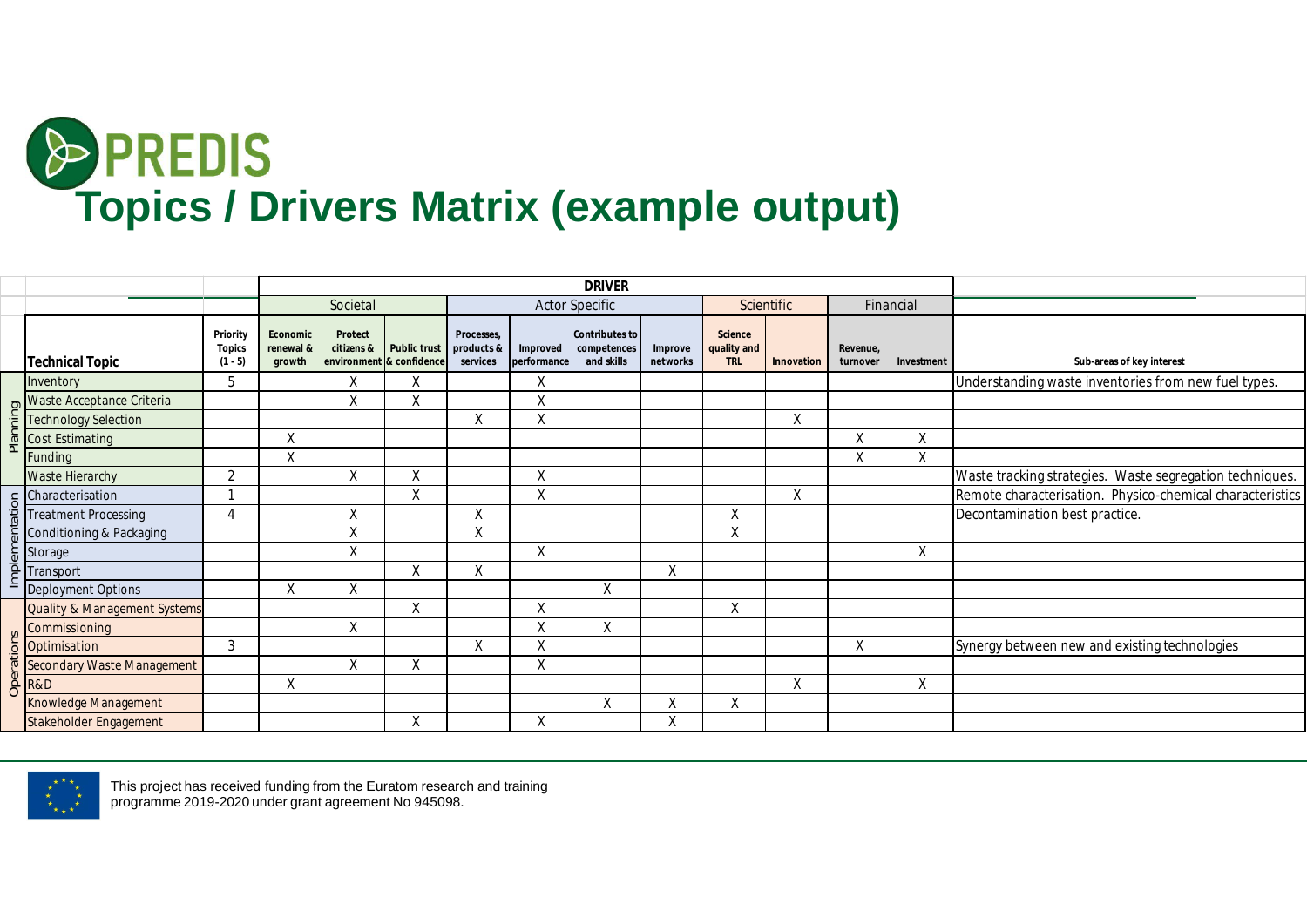

#### **EUG by Country and Organisation Type**

| <b>Country</b>        | <b>Company</b>            | <b>Role</b>                | <b>WP</b> interest areas |
|-----------------------|---------------------------|----------------------------|--------------------------|
| <b>Belgium</b>        | Belgoprocess              | Operator, waste processing | WP7                      |
| <b>Belgium</b>        | <b>ENGIE SA</b>           | Operator                   | WP4-7                    |
| <b>Belgium</b>        | NIRAS/ONDRAF              | <b>WMO</b>                 | <b>WP4-6</b>             |
| <b>Bulgaria</b>       | <b>SERAW</b>              | <b>WMO</b>                 | WP2-7                    |
| <b>Czech Republic</b> | <b>SURAO</b>              | <b>WMO</b>                 | WP4, all                 |
| <b>Finland</b>        | Fennovoima                | Operator                   | WP4, WP5, WP6            |
| <b>Finland</b>        | Fortum                    | Operator                   | WP4, WP7                 |
| <b>Finland</b>        | Posiva                    | <b>WMO</b>                 | WP4-7                    |
| <b>Finland</b>        | <b>TVO</b>                | Operator                   | WP6, WP7                 |
| <b>France</b>         | Andra                     | <b>WMO</b>                 | WP3, WP4, WP5, WP6       |
| <b>France</b>         | <b>EDF</b>                | Operator                   | WP2, WP4, WP7            |
| <b>France</b>         | <b>ITER</b>               | Operator                   | WP2, WP4-7               |
| <b>Hungary</b>        | <b>PURAM</b>              | <b>WMO</b>                 | WP2, WP5, WP6            |
| <b>Italy</b>          | Campoverde srl            | Waste owner, producer      | WP4-7                    |
| <b>Netherlands</b>    | <b>COVRA</b>              | <b>WMO</b>                 | WP5, WP6                 |
| <b>Slovenia</b>       | <b>ARAO</b>               | <b>WMO</b>                 | WP2, WP4-6               |
| <b>Sweden</b>         | <b>SKB</b>                | <b>WMO</b>                 | WP4, WP5, WP6, WP7       |
| <b>Sweden</b>         | Studsvik                  | Waste owner                | <b>WP3-6</b>             |
| <b>Sweden</b>         | <b>SVAFO</b>              | Waste owner                | all                      |
| <b>Sweden</b>         | Vattenfall                | Operator                   | WP1-4, WP7               |
| <b>Switzerland</b>    | Nagra                     | <b>WMO</b>                 | WP1-2, WP4, WP7          |
| <b>Ukraine</b>        | Chornobyl NPP             | Operator                   | WP4, WP5, WP7            |
| <b>United Kingdom</b> | LLW Repository Ltd        | <b>WMO</b>                 | <b>WP3-7</b>             |
| <b>United Kingdom</b> | <b>URENCOLtd</b>          | Waste owner                | WP4, WP5, all            |
| <b>United States</b>  | Idaho National Laboratory | Operator                   | WP1-4, WP6               |

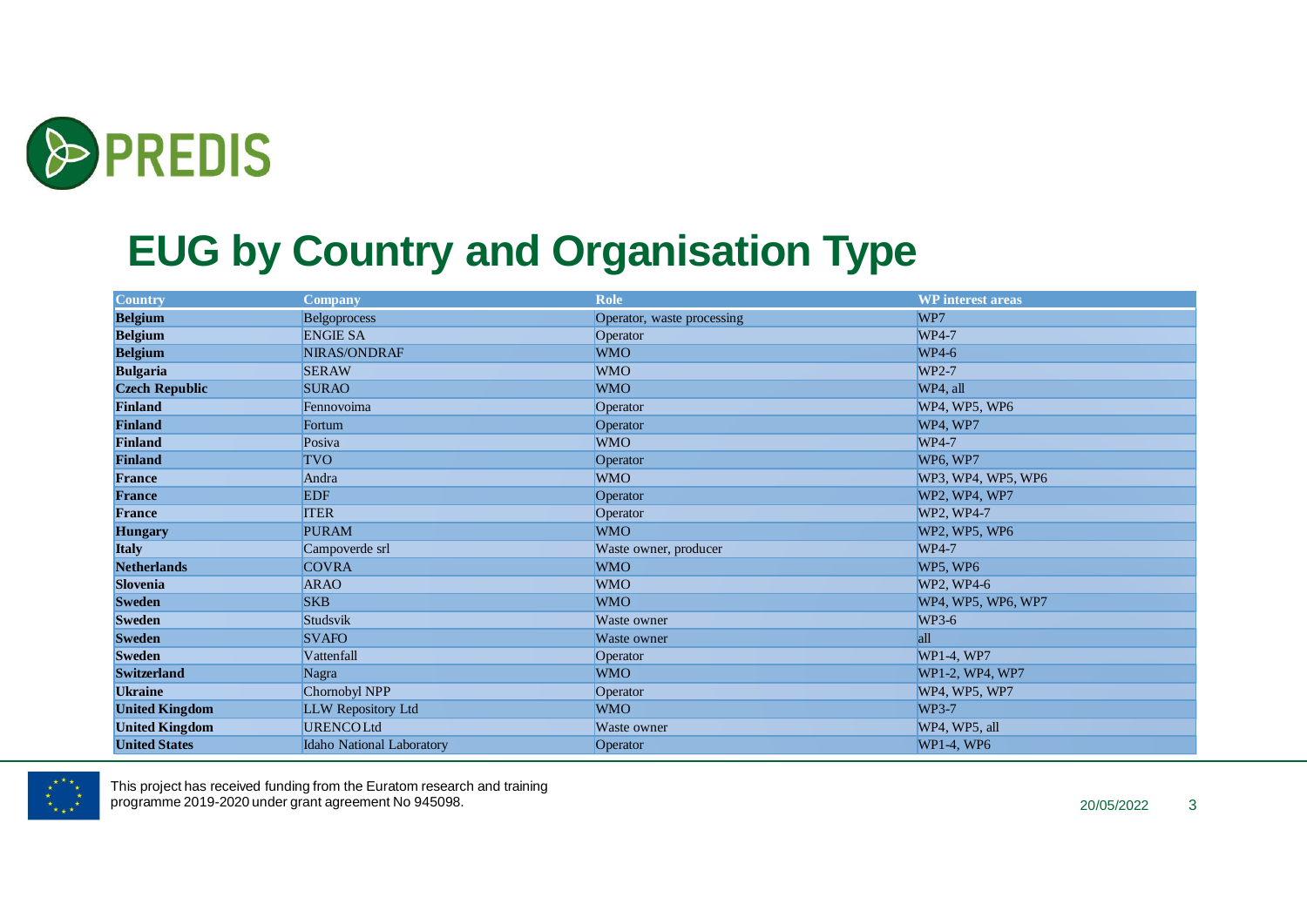

### **EUG Organisations that have input into the survey**

- **Waste Management Organisations**
- Nagra Muclear Waste Services NWS LLWR ORANO NIRAS/ONDRAF Andra COVRA ENRESA TVO ■ Research VTT Idaho National Laboratory CV Rez
- Other

ITER Organization



This project has received funding from the Euratom research and training programme 2019-2020 under grant agreement No 945098.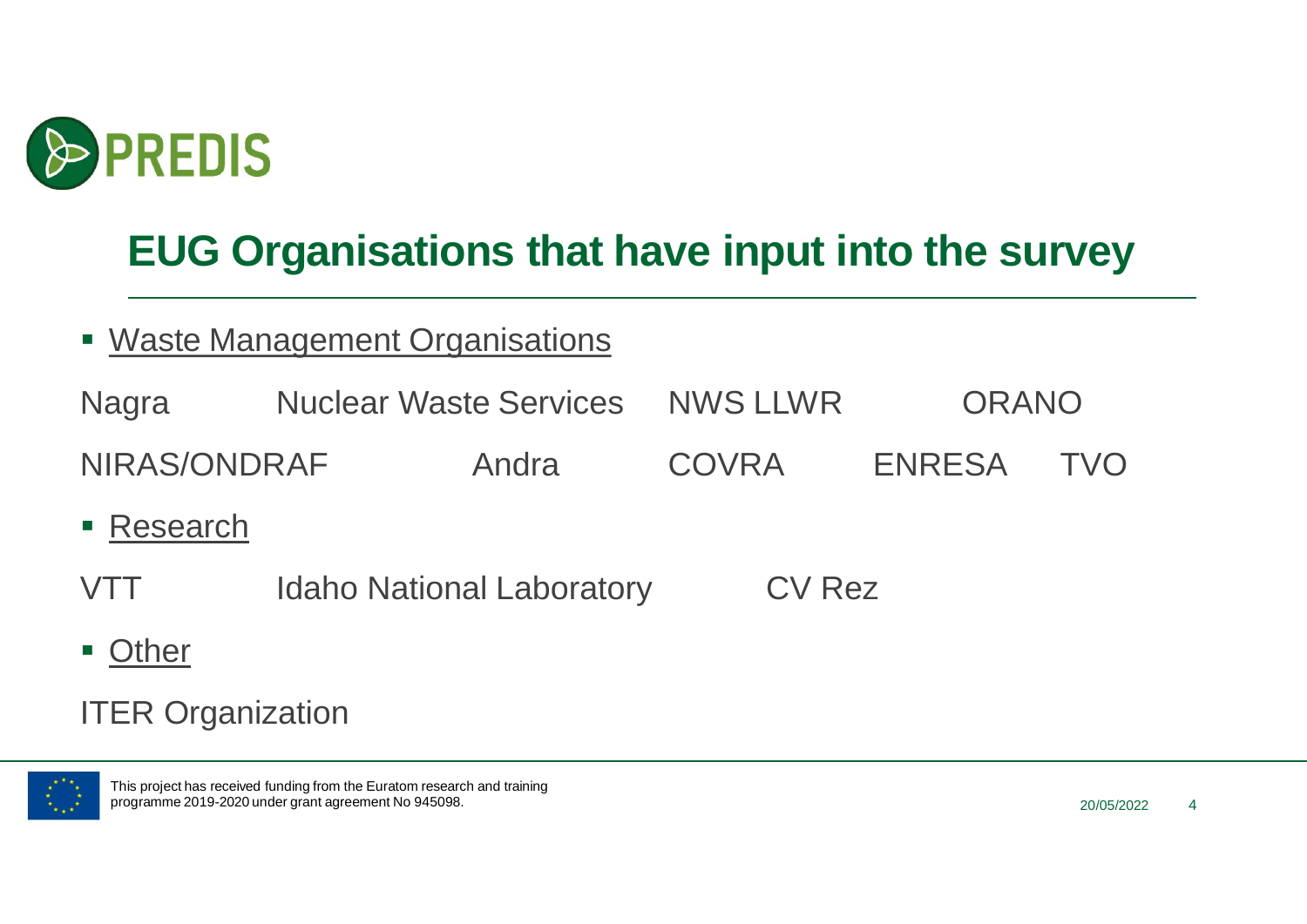

#### **Response**

- 13 respondents (9 WMOs, 3 Research and 1 Other). 25 PREDIS external EUG from 14 countries plus 16 PREDIS project partners who are EUG qualified from 9 countries – Total cohort of 41 organisations (32% response rate so far)
- Priority topics will provide the areas of focus in the coming engagements and when drafting the updated SRA over the summer
- Sub-areas captured will provide the content and detailed examples in the SRA
- Drivers heatmap will provide the context and reasoning or 'why' each topic is important

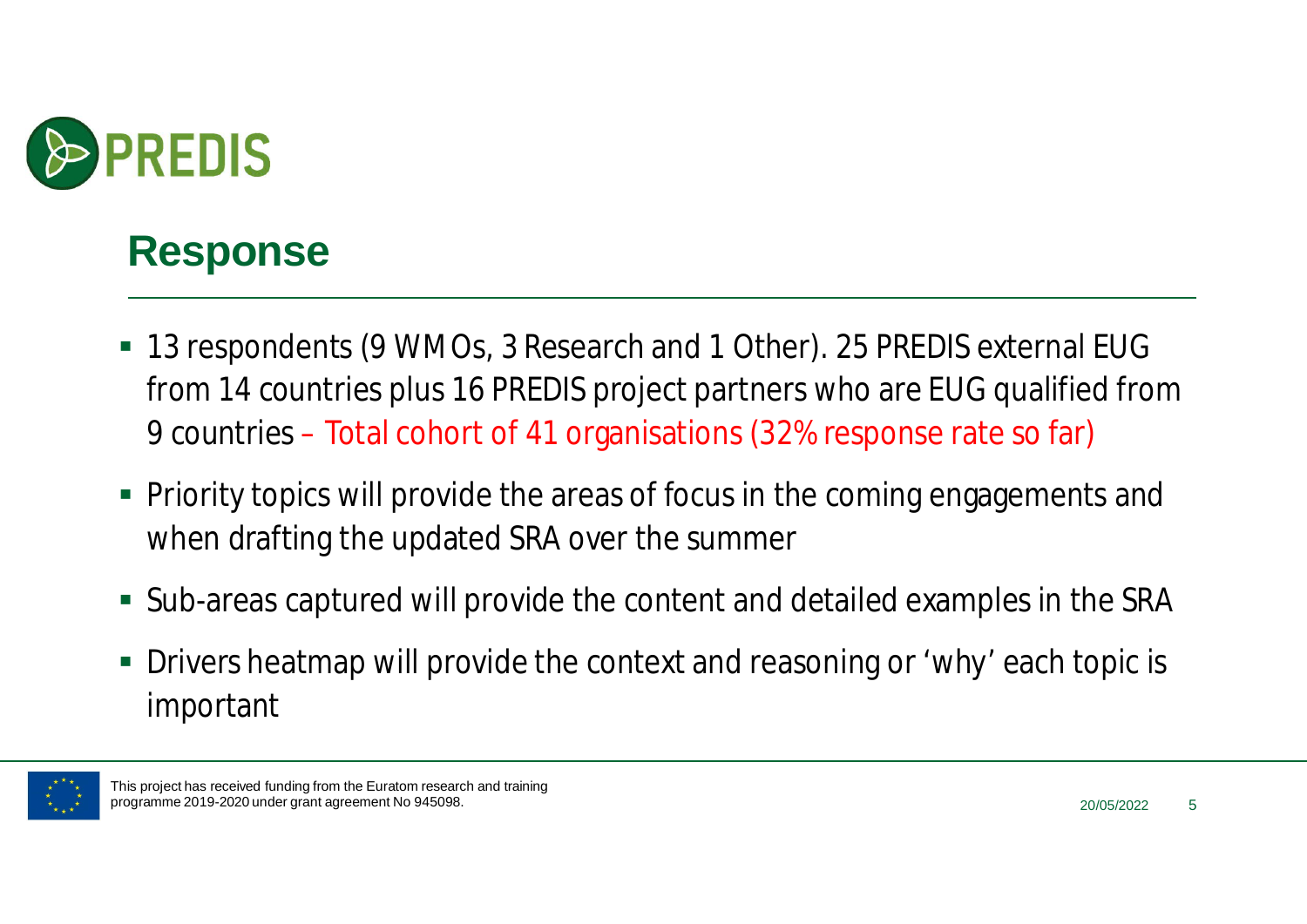

#### **Respondents by Organisation Type**



| $\bullet$ |
|-----------|
|           |
|           |
|           |
|           |

This project has received funding from the Euratom research and training programme 2019-2020 under grant agreement No 945098.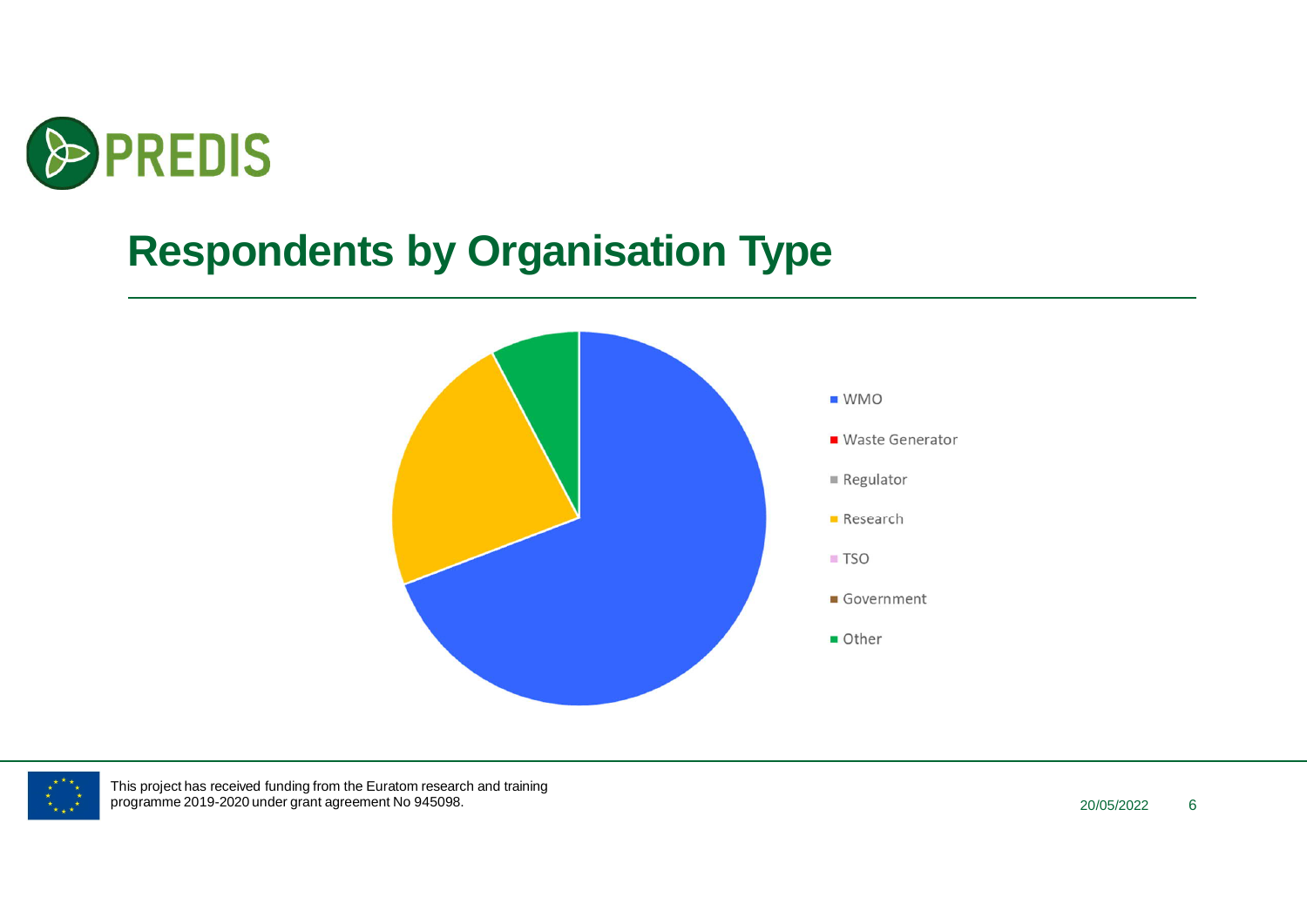

#### **Results and Emerging Priorities**

**Please select the five most important topics for R&D from the list below. (Rank your top five in order)**





This project has received funding from the Euratom research and training programme 2019-2020 under grant agreement No 945098.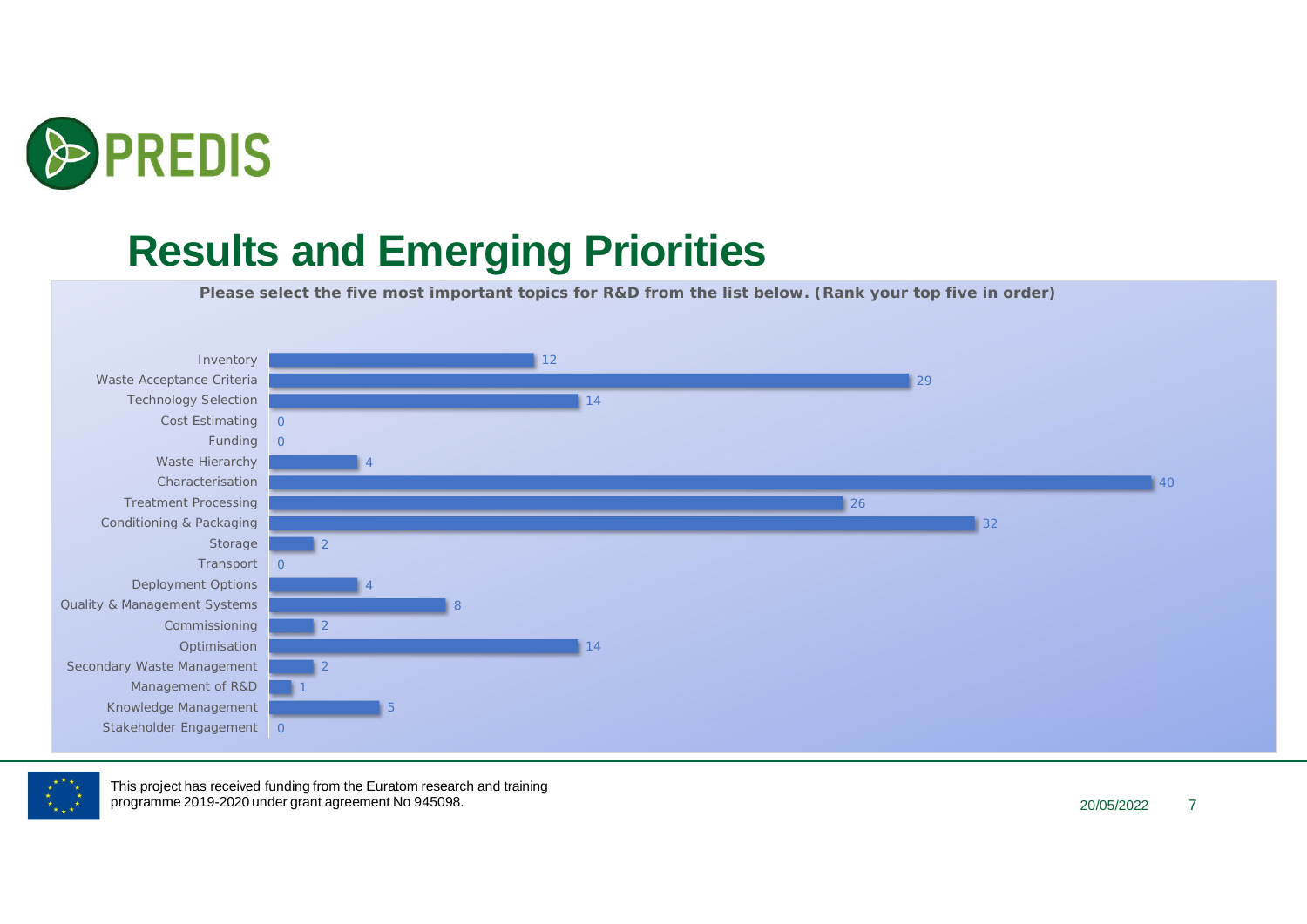| <b>Primary Topic</b>        | Sub-Areas                                                                                                                                                                                                                                                                                                                                                                                                                                                                                                                                                                                                                                                                                                                   |
|-----------------------------|-----------------------------------------------------------------------------------------------------------------------------------------------------------------------------------------------------------------------------------------------------------------------------------------------------------------------------------------------------------------------------------------------------------------------------------------------------------------------------------------------------------------------------------------------------------------------------------------------------------------------------------------------------------------------------------------------------------------------------|
| Characterisation            | material/chemical characterisation, data handling<br>handling of uncertainties; assuring method fitness for purpose; defining optimised threshold values<br>standards, new radiological characterisation approaches, non-rad characterisation approaches<br>graphite characterisation, non-radiological characterisation<br>simplification of some radioactive characterization processes in order to optimize cost/time on key measures : optimization the number of sampling (statistical<br>methods approach), representativeness, result precisions<br>physico-chemical characteristics, characterize nuclides in the waste<br>industrial and robust characterization in D&D projects<br>economically viable approaches |
| Waste Acceptance Criteria   | harmonising/adapting WAC established for specific disposal route for specific waste stream to different wastes; source term impact on transport/exposure<br>modelling (i.e., WAC as input to long-term safety assessments); incorporating optimised threshold values<br>modelling, reactive metals management, heavy metals management<br>waste evolution, gas generation during operations and post repository closure<br>long-term safety on innovative matrices<br>determining boundaries for existing buildings for new types of wastes<br>generic criteria (without a disposal facility), waste form qualification process                                                                                             |
| Conditioning & Packaging    | reversible packaging, cement materials, package development<br>finding better alternative options (e.g., geopolymers), reconditioning of problematic bitumised and concretised wastes<br>cementitious encapsulation techniques<br>optimize incorporation rates (concrete / waste ratio); new matrices; new packages, durability (e.g., reduced corrosion), lower manufacturing costs by using<br>green packaging<br>resins, PVC, aluminum, organic liquids<br>new waste streams<br>volume reduction                                                                                                                                                                                                                         |
| <b>Treatment Processing</b> | new treatment technologies and approaches<br>development of technologies for complex wastes (organic, reactive waste etc); waste decategorization or recycling<br>waste volume optimization as main aspect to control in D&D<br>volume reduction, new decontamination technologies, long-term safety                                                                                                                                                                                                                                                                                                                                                                                                                        |
| Inventory                   | models, decay models, digitalisation<br>non-radiological contaminants, hazardous wastes, chemotoxic materials                                                                                                                                                                                                                                                                                                                                                                                                                                                                                                                                                                                                               |



This project has received funding from the Euratom research and training programme 2019-2020 under grant agreement No 945098. 2012 12:00 12:00 12:00 12:00 12:00 12:00 12:00 12:00 12:0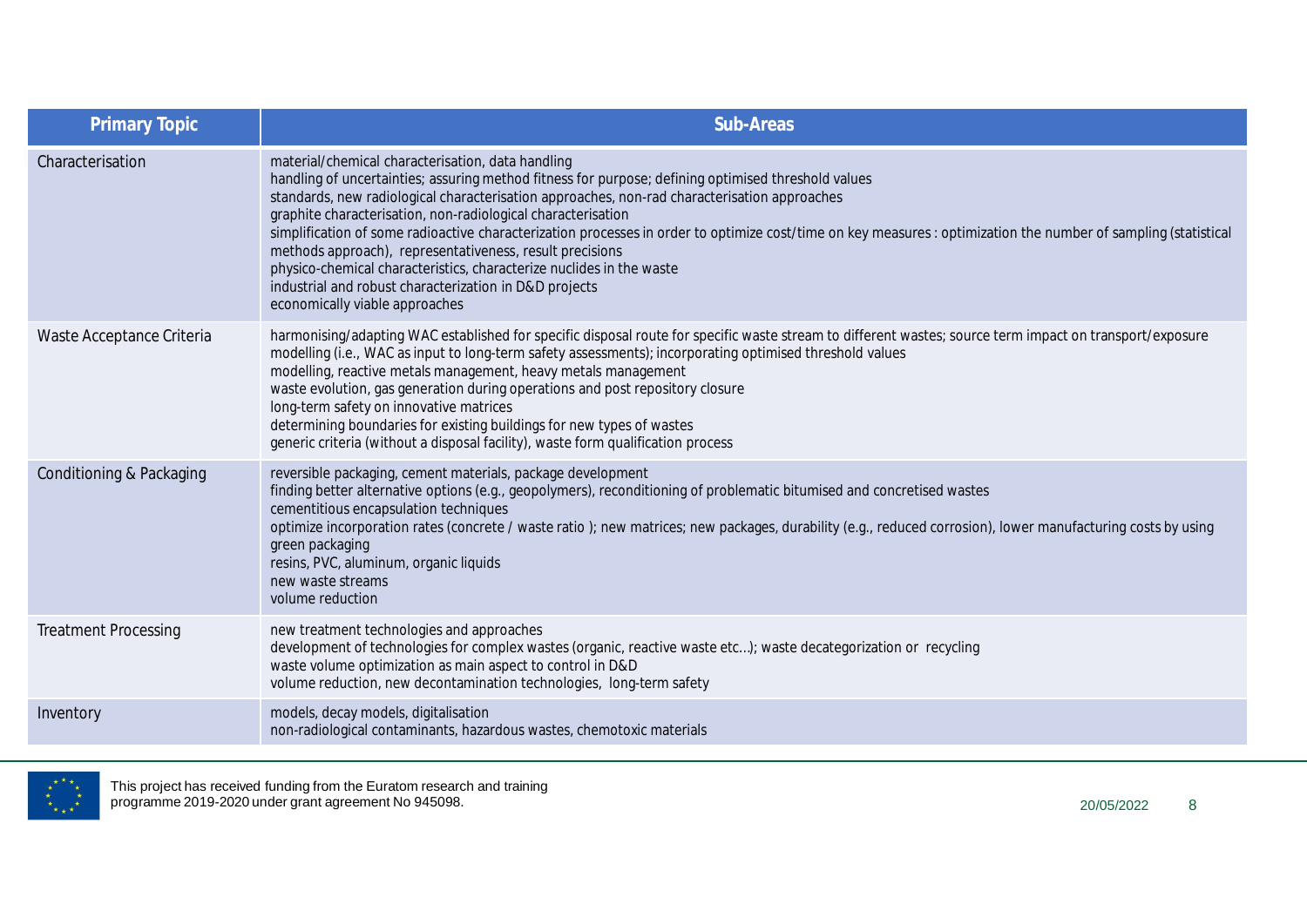

| <b>Primary Topic</b>         | <b>Sub-Areas</b>                                                                                                                                                                                                                                                                                                         |
|------------------------------|--------------------------------------------------------------------------------------------------------------------------------------------------------------------------------------------------------------------------------------------------------------------------------------------------------------------------|
| Optimisation                 | heuristic life-time evaluations, digital twins<br>site modelling, calculation approaches, grout development, new packaging development<br>implementing new technologies in existing processes with old ones<br>cost reduction                                                                                            |
| Waste Hierarchy              | assessing (conservativeness of) waste classification relative to minimisation/segregation strategies in terms of direct release, release after treatment and release<br>after storage                                                                                                                                    |
| Storage                      | measure/monitor time evolution, corrosion, gas release development of predictive tools                                                                                                                                                                                                                                   |
| Deployment Options           | remote/automated radiation protection measures, logistics tools, link BIM and radiation protection<br>technology application to dismantling/decommissioning (e.g., robotics, technology transfer from the construction industry (e.g., heavy lifting equipment), extended<br>reality (VR, AR, MR), in-situ measurements) |
| Secondary Waste Management   | asbestos, mercury, persistent organic pollutants<br>volume reduction                                                                                                                                                                                                                                                     |
| Knowledge Management         | automated documentation, intelligent record keeping<br>development of a knowledge management system to preserve existing knowledge + data and to add new knowledge + data                                                                                                                                                |
| Quality & Management Systems | devices/tools for quick quality control of processes                                                                                                                                                                                                                                                                     |
| Technology Selection         | analysis of technologies in new D&D projects<br>optimal technology for existing and planned waste streams<br>cost reduction                                                                                                                                                                                              |
| Commissioning                | proper timing of facility commissioning                                                                                                                                                                                                                                                                                  |

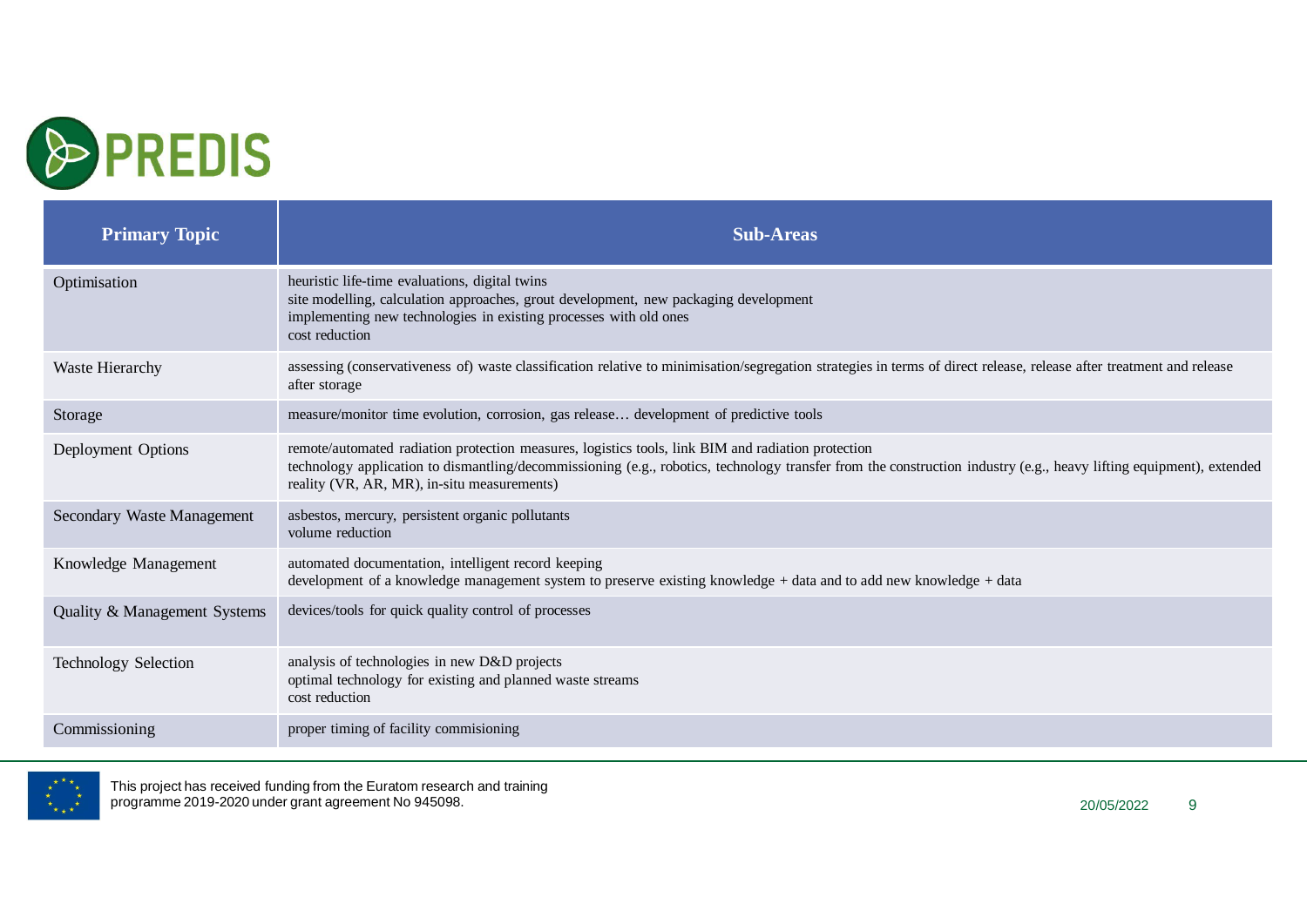|                                                |                              |                                            |                              |                                      |                        | <b>DRIVERS</b>                     |            |                         |            |                    |            |  |
|------------------------------------------------|------------------------------|--------------------------------------------|------------------------------|--------------------------------------|------------------------|------------------------------------|------------|-------------------------|------------|--------------------|------------|--|
|                                                |                              | Societal                                   |                              |                                      | <b>Actor Specific</b>  |                                    |            |                         | Scientific |                    | Financial  |  |
| <b>Technical Topics</b>                        | economic renewal<br>& growth | protection of<br>citizens &<br>environment | public trust &<br>confidence | processes,<br>products &<br>services | improve<br>performance | competence &<br>skills development | networking | science &<br>technology | innovation | revenue & turnover | investment |  |
| Inventory                                      |                              |                                            |                              |                                      |                        |                                    |            |                         |            |                    |            |  |
| Waste Acceptance Criteria                      |                              |                                            |                              |                                      |                        |                                    |            |                         |            |                    |            |  |
| Planning<br><b>Technology Selection</b>        |                              |                                            |                              |                                      |                        |                                    |            |                         |            |                    |            |  |
| <b>Cost Estimating</b>                         |                              |                                            |                              |                                      |                        |                                    |            |                         |            |                    |            |  |
| Funding                                        |                              |                                            |                              |                                      |                        |                                    |            |                         |            |                    |            |  |
| <b>Waste Hierarchy</b>                         |                              |                                            |                              |                                      |                        |                                    |            |                         |            |                    |            |  |
| Characterisation                               |                              |                                            |                              |                                      |                        |                                    |            |                         |            |                    |            |  |
| <b>Treatment Processing</b>                    |                              |                                            |                              |                                      |                        |                                    |            |                         |            |                    |            |  |
| mtation<br><b>Conditioning &amp; Packaging</b> |                              |                                            |                              |                                      |                        |                                    |            |                         |            |                    |            |  |
| mpler<br>Storage                               |                              |                                            |                              |                                      |                        |                                    |            |                         |            |                    |            |  |
| Transport                                      |                              |                                            |                              |                                      |                        |                                    |            |                         |            |                    |            |  |
| <b>Deployment Options</b>                      |                              |                                            |                              |                                      |                        |                                    |            |                         |            |                    |            |  |
| Quality & Management Systems                   |                              |                                            |                              |                                      |                        |                                    |            |                         |            |                    |            |  |
| Commissioning                                  |                              |                                            |                              |                                      |                        |                                    |            |                         |            |                    |            |  |
| Optimisation                                   |                              |                                            |                              |                                      |                        |                                    |            |                         |            |                    |            |  |
| erations<br><b>Secondary Waste Management</b>  |                              |                                            |                              |                                      |                        |                                    |            |                         |            |                    |            |  |
| $\overline{8}$<br>Management of R&D            |                              |                                            |                              |                                      |                        |                                    |            |                         |            |                    |            |  |
| Knowledge Management                           |                              |                                            |                              |                                      |                        |                                    |            |                         |            |                    |            |  |
| Stakeholder Engagement                         |                              |                                            |                              |                                      |                        |                                    |            |                         |            |                    |            |  |

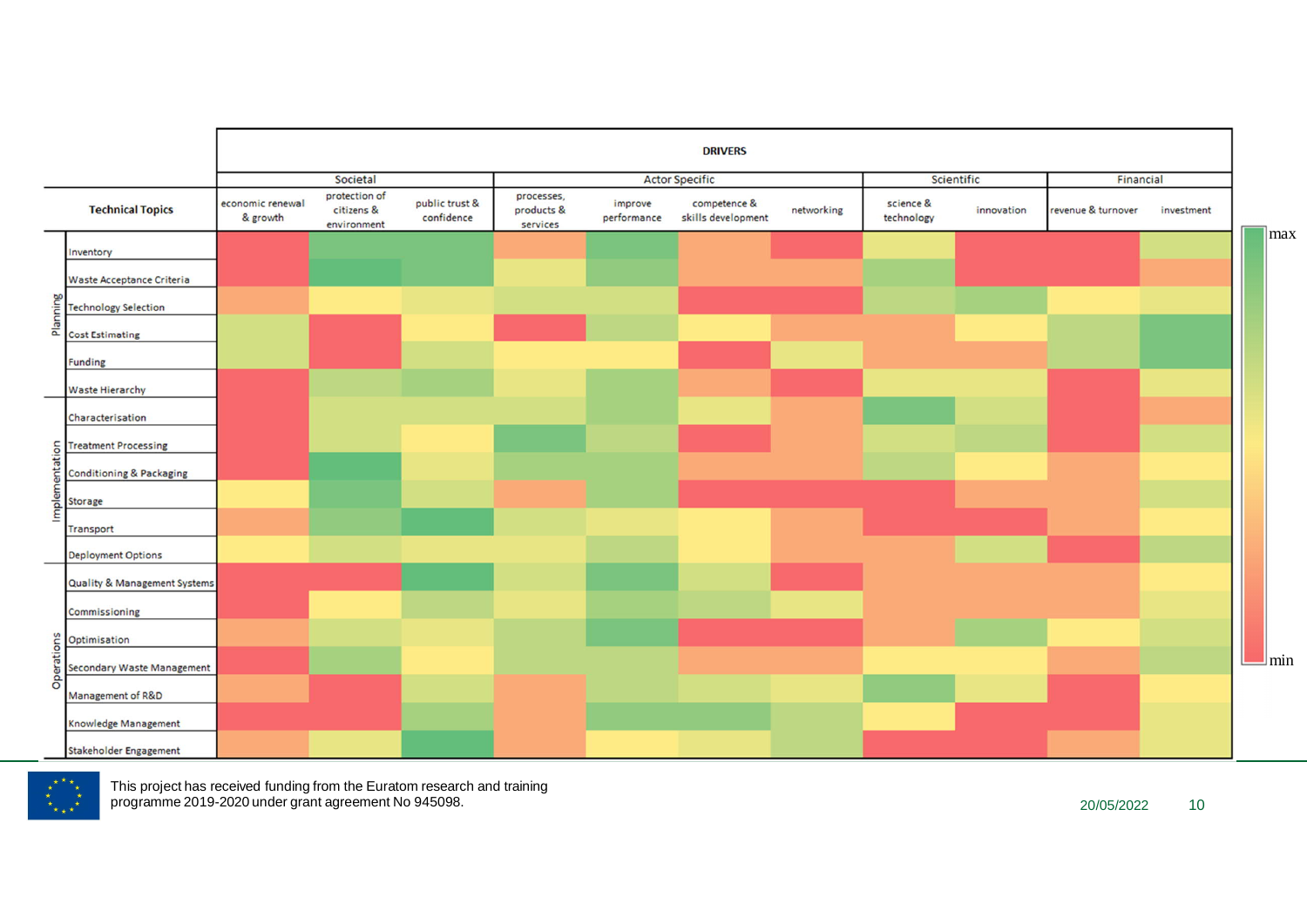## **The PREDIS Top 4 Technical Topic Sub Area examples**

| Topic                       | Key themes from questionnaire responses                                                                                                                                                                                                                                                                                                                                                                                                                                                                          | Key themes in Baseline SRA                                                                                                                                                                                                                                                                                                                                                                                                                                                                                                                                                              |
|-----------------------------|------------------------------------------------------------------------------------------------------------------------------------------------------------------------------------------------------------------------------------------------------------------------------------------------------------------------------------------------------------------------------------------------------------------------------------------------------------------------------------------------------------------|-----------------------------------------------------------------------------------------------------------------------------------------------------------------------------------------------------------------------------------------------------------------------------------------------------------------------------------------------------------------------------------------------------------------------------------------------------------------------------------------------------------------------------------------------------------------------------------------|
| Characterisation            | Material/physical/chemical/non-radiological characterisation<br>Economic aspects - economically viable approaches, simplification of processes to<br>optimise cost/time, optimise number of samples<br>Radiological characterisation - New radiological characterisation approaches,<br>characterise nuclides in the waste<br>• Assurance - Robustness and fitness for purpose of characterisation methods,<br>representativeness<br>· Data handling, statistical methods (sampling), dealing with uncertainties | · Characterisation of chemical components of waste inventory and associated<br>wasteforms (chemotoxic, physico-chemical properties, including organics)<br>Characterisation of wastes from advanced fuels and fuel cycles<br>Effective plant characterisation and tools for analysis and visualisation<br>Characterisation of legacy and problematic wastes<br>Cost-effective technologies for radiological characterisation of wastes for<br>countries with small amounts of waste                                                                                                     |
| Waste Acceptance Criteria   | Implications for long-term safety - input to long-term safety assessments, waste<br>evolution, gas generation, long-term safety of innovative matrices<br>Specific waste types - reactive metals, heavy metals<br>Establishing WAC - generic criteria without a facility, adapting existing WAC for<br>different/new types of wastes                                                                                                                                                                             | Good practice guides for derivation of WAC<br>· WAC for thermally treated products (characterisation requirements,<br>context-specific criteria)                                                                                                                                                                                                                                                                                                                                                                                                                                        |
| Conditioning & Packaging    | · New and alternative options - new matrices, package development, new waste<br>streams, reversible packaging, green packaging, re-conditioning<br>• Cement materials and encapsulation techniques<br>Resins, PVC, aluminium, organic liquids                                                                                                                                                                                                                                                                    | • Novel conditioning technologies to address problematic wastes (ion<br>exchange resins, tritiated wastes, I-129, sealed sources, Pu residues, bitumen<br>sludges)<br>· New materials as conditioning matrices (e.g. geopolymers)<br>New materials and components for containers<br>Optimisation of containers (safety, handling, costs, robustness)<br>Demonstration of container fabrication and operation at full-<br>scale/industrial scale<br>• Long-term performance of container materials<br>• Knowledge exchange regarding management of damaged or degraded<br>waste packages |
| <b>Treatment Processing</b> | •New treatment technologies<br>• Technologies for complex wastes (e.g. organic, reactive wastes)<br><b>Decategorisation</b> , recycling<br>• Waste volume optimisation                                                                                                                                                                                                                                                                                                                                           | •Need for a variety of treatment processes (flexibility/adaptability)<br>. Understanding best practice in decontamination technologies<br>• Alternative and novel treatment technologies<br>. Optimisation of treatment processes<br>•Knowledge exchange and transfer                                                                                                                                                                                                                                                                                                                   |

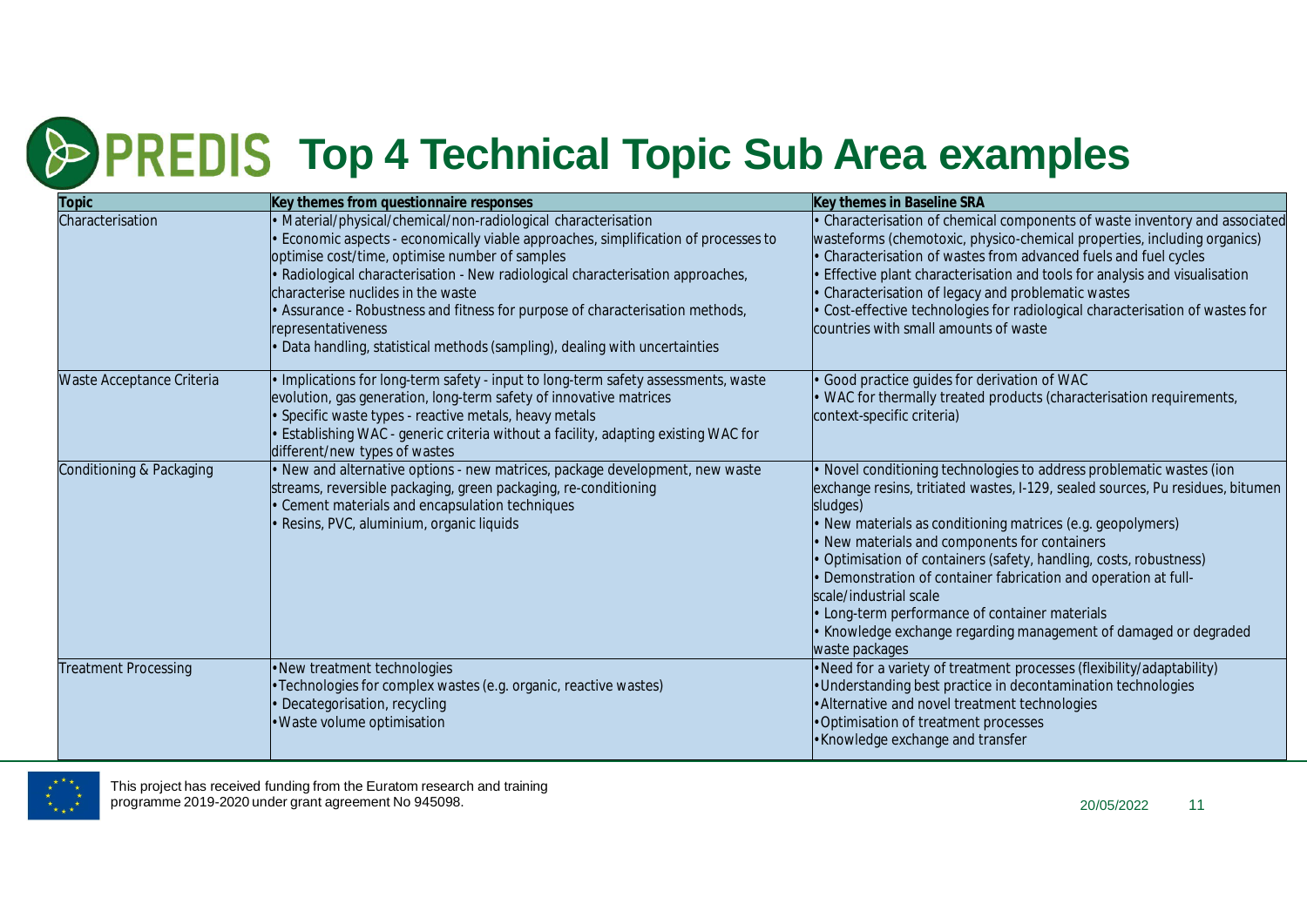

| <b>Waste Acceptance Criteria</b>  | Identifying the parameters and metrics (radiological, mechanical, physical, chemical and biological characteristics) for   |
|-----------------------------------|----------------------------------------------------------------------------------------------------------------------------|
|                                   | waste acceptance criteria through the whole life cycle, accounting for national policy and regulations. Includes           |
|                                   | understanding the suitability and safety of a waste form/package for storage and disposal and its behaviour within these   |
|                                   | environments, to determine the implications for treatment, conditioning and packaging designs prior to disposal.           |
| <b>Characterisation</b>           | Identifying the characteristics of the wastes (physical, mechanical, chemical, radiological and biological properties) in  |
|                                   | order to sort, classify and quantify radioactive waste in accordance with the requirements established or approved by      |
|                                   | the regulatory body. Characterisation of wastes applies throughout the life cycle (e.g. for processing, storage, transport |
|                                   | and disposal).                                                                                                             |
| <b>Treatment Processing</b>       | Minimising waste quantities and volumes and/or changing the characteristics of the waste to improve safety and/or          |
|                                   | economy. This includes pre-treatment (e.g. collection, segregation, chemical adjustment and decontamination) and           |
|                                   | treatment (e.g. volume reduction, removal of radionuclides from the waste, change of composition).                         |
| <b>Conditioning and Packaging</b> | Stabilising the waste by conditioning it (e.g. conversion of the waste into a solid waste form). Preparing the waste/waste |
|                                   | form for safe handling, transport, storage and disposal by packaging it in a suitable container.                           |

#### ■4 topics influenced by responses to the questionnaire

 A number of in-person and virtual break-out areas focussed on 'sub areas' for the top 4 topic areas (*detail and priority/timeframe*)

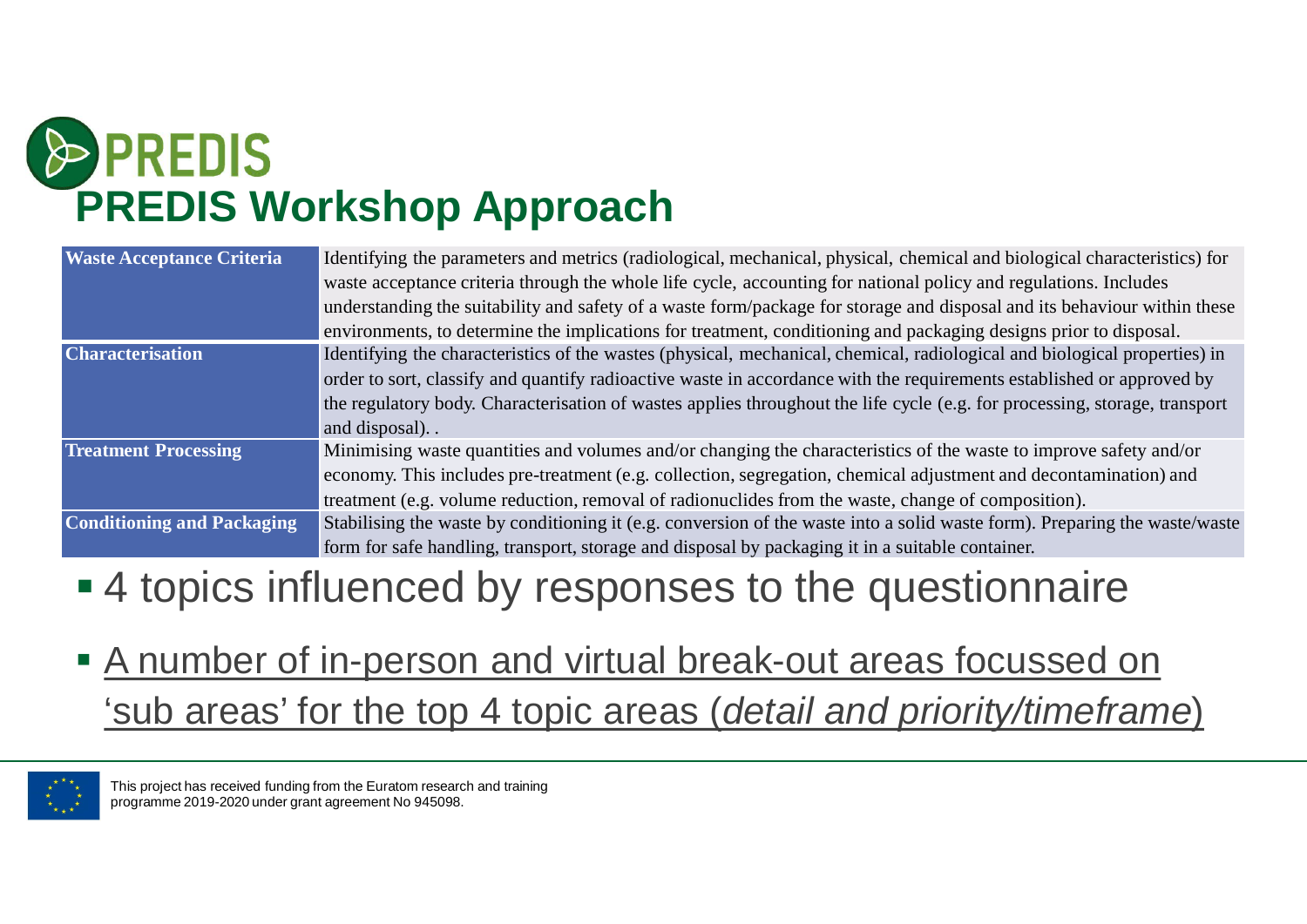

- Helsinki 6 stations where groups cycle through 3 to 4 topic areas Characterisation, WAC, Conditioning & Packaging and Treatment Processing
- **Virtual 2 Issues in each group**

| Group   | To chair/facilitate                                             | <b>Supporter</b> |
|---------|-----------------------------------------------------------------|------------------|
| Group 1 | Tara Beattie (WAC and Conditioning & Packaging)                 | tbc              |
| Group 2 | Matt Randall (Characterisation and Conditioning &<br>Packaging) | Linda Fowler     |
| Group 3 | Alan Wareing (Characterisation and Treatment<br>Processing)     | Aaron Ellis      |

- **Sessions and inputs were recorded**
- **House rules please state name and organisation before you provide any input**

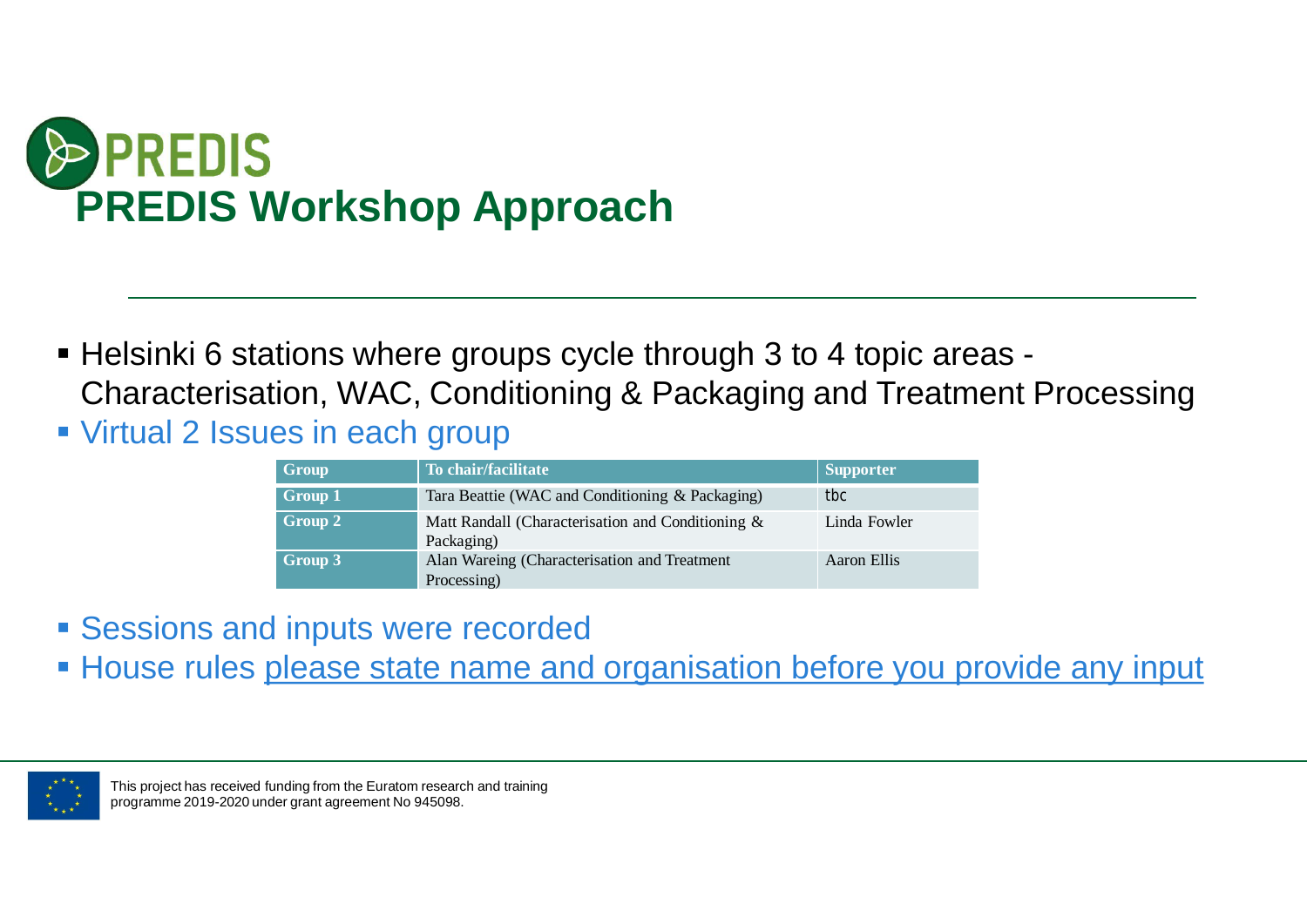

- **What is the key research issue beneath the main topic area that is of high interest and importance?**
- **Why is it important/what is it's impact?**
- **When does this need to happen (urgency)?**

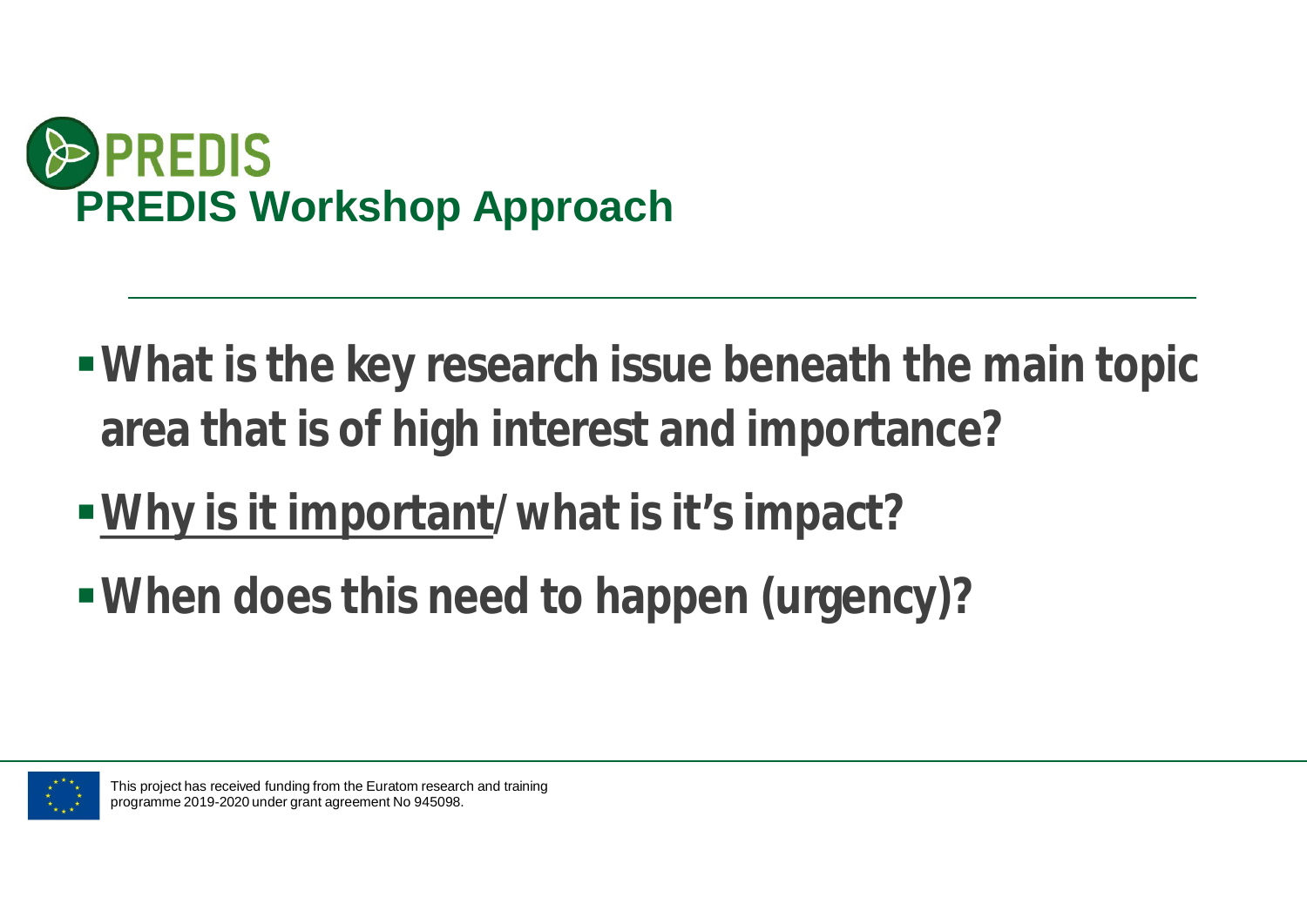

| Immediate 4-5 years                                                                                                                                                                                                 |                                                                                                                  |                                                                                                                                       |
|---------------------------------------------------------------------------------------------------------------------------------------------------------------------------------------------------------------------|------------------------------------------------------------------------------------------------------------------|---------------------------------------------------------------------------------------------------------------------------------------|
| What solutions could be<br>progressed by a 4-5 year<br>project or programme of<br>work <i>i.e.</i> instrument for<br>implementation –<br>internal/external funding<br>from industry and other<br>entities (e.g. EC) | Medium Term 5-10 years<br>What solutions could<br>utilise the outputs of an<br>immediate project or<br>programme | Long term $+10$ years<br>What solutions could<br>potentially be satisfied<br>by beyond a ten year<br>multiple programme(s)<br>of work |

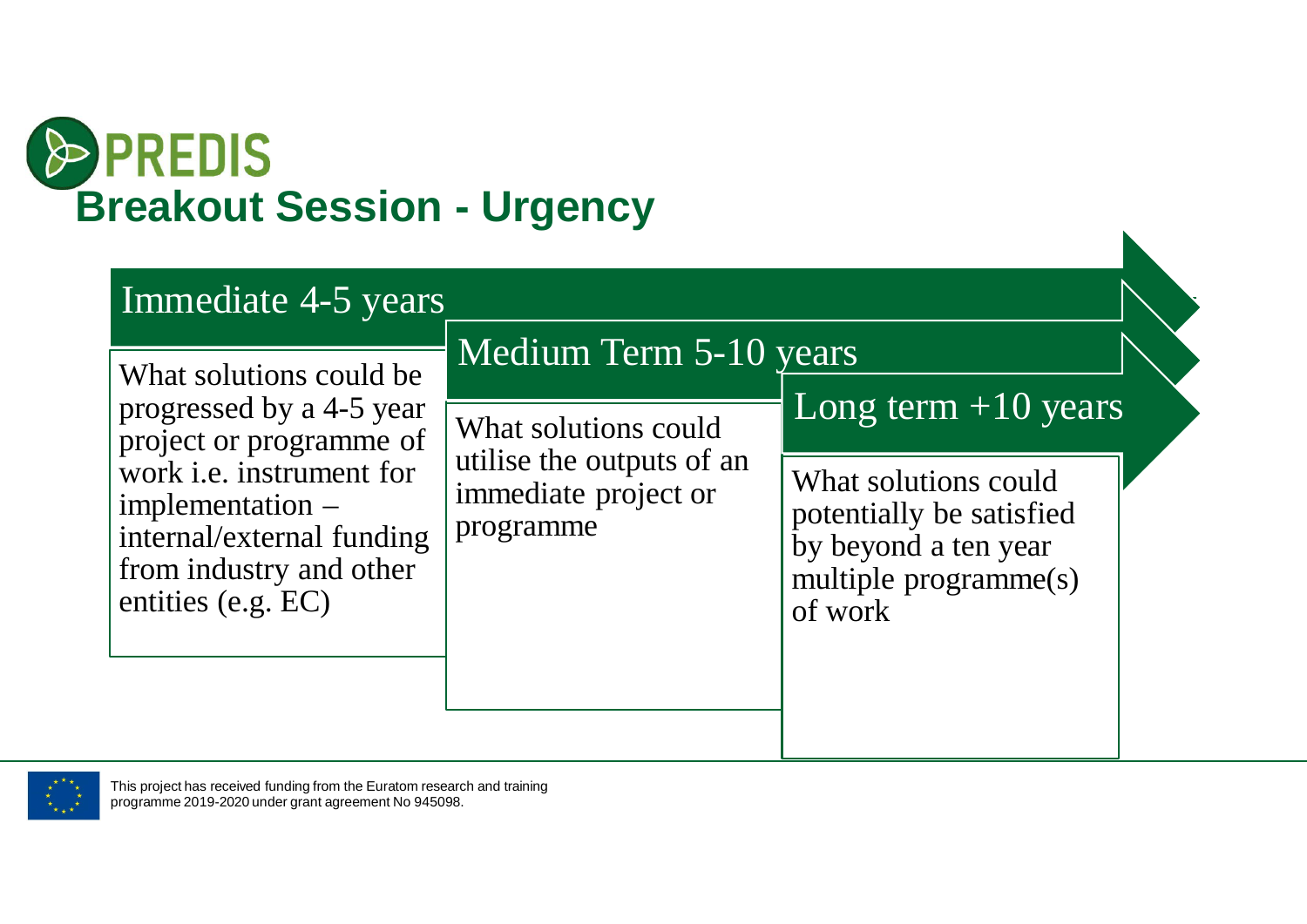

programme 2019-2020 under grant agreement No 945098.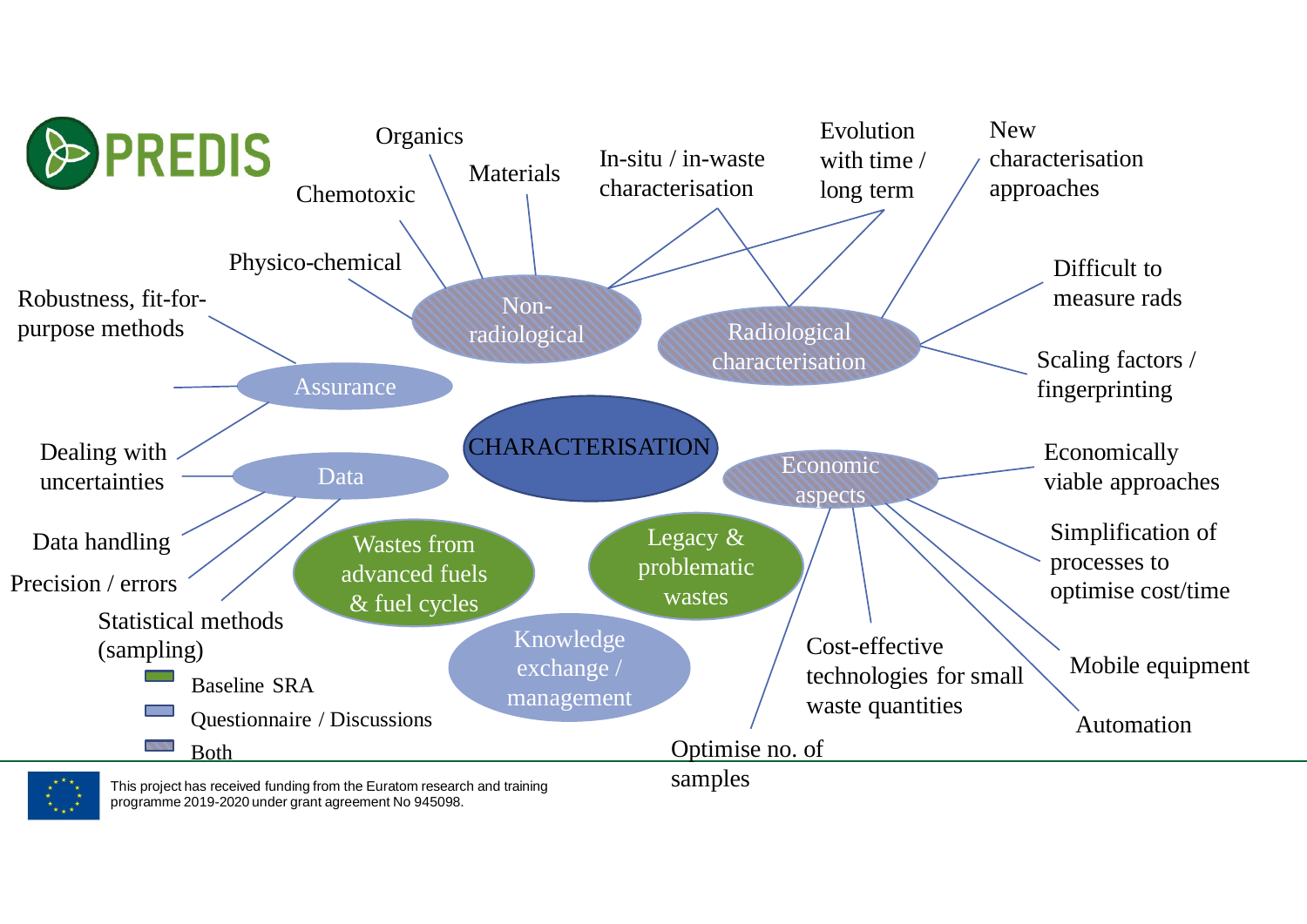

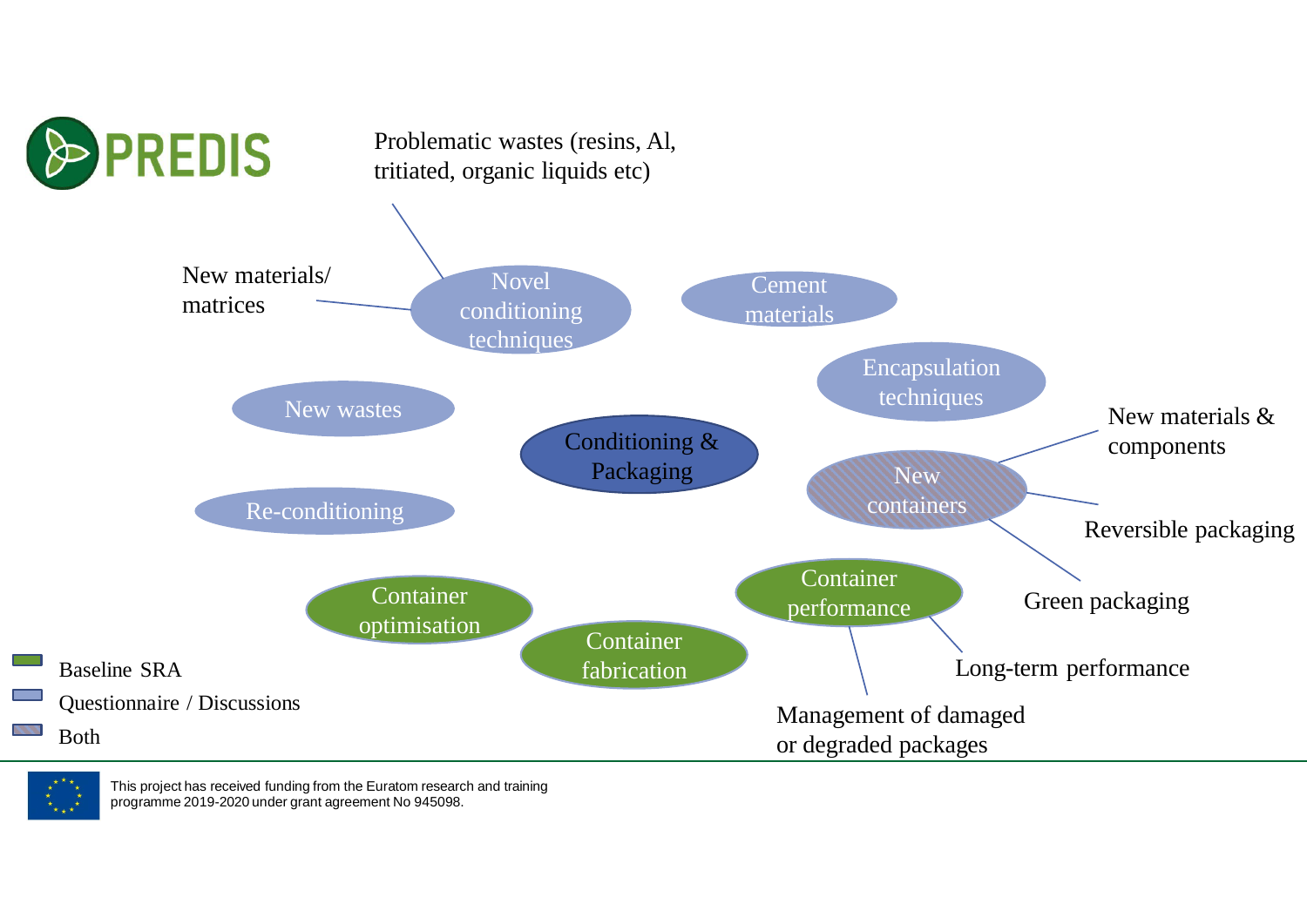|                                                                                                         | Technical Topic 'Sub Area' Reason why it is important?                                                                                                                                                                                                                                                                                                                                                                                 | What is the 'Research Need'                                                                                                                                                                    | Timescale                                                                                                                                                                                                                  |
|---------------------------------------------------------------------------------------------------------|----------------------------------------------------------------------------------------------------------------------------------------------------------------------------------------------------------------------------------------------------------------------------------------------------------------------------------------------------------------------------------------------------------------------------------------|------------------------------------------------------------------------------------------------------------------------------------------------------------------------------------------------|----------------------------------------------------------------------------------------------------------------------------------------------------------------------------------------------------------------------------|
| In situ characterisation<br>particularly for<br>inaccessible areas                                      | Waste led decom research discussed identify activated and contaminated waste areas.<br>Drivers include Public confidence and environmental impact - Can support<br>development of treatment if know what have - reduces risk later. Also Better<br>performance. Science and Technology advancement.                                                                                                                                    | Mapping radio nuclides across an area<br>holistic characterisation before start locking<br>things down and providing efficiencies.<br>characterisation of large items look at<br>before cut up | Immediate shorter term.                                                                                                                                                                                                    |
| Non-radiological<br>characterisation                                                                    | Information needs identified for WAC for disposal e.g. GDF maturing all time reg req's<br>become apparent legacy waste non rad characteristics unknown - demonstrate WAC for<br>non radiological waste. Non rad dentify what needs to be characterised as early as poss<br>demonstrate longer term sending to a disposal facility.                                                                                                     | Need to know what is we are trying to<br>characterise.                                                                                                                                         | Immediate shorter term.                                                                                                                                                                                                    |
| Characterisation at source<br>as an approach                                                            | If done properly done much easier to manage issues. Administrative issue not scientific. (summary)                                                                                                                                                                                                                                                                                                                                     | National programmes approaches                                                                                                                                                                 | Early priority.                                                                                                                                                                                                            |
| Measurements for inside<br>risk                                                                         | Category of waste questions on fissile elements need to improve. Reduce uncertainties<br>and meet safety case take precautions for disposition of package in facility, greater<br>diff packages to maintain space taken due to uncertainty. Drivers include Better performance. Science and<br>and manage the criticality Technology advancement. Good demonstration for regulators and cuts across societal<br>and environmental too. | Need to prove expect to be able to prove<br>fissile contents is readable and what<br>disposing of is in agreement with criticality<br>risk                                                     | Immediate shorter term.                                                                                                                                                                                                    |
| More experienced<br>programmes share<br>knowledge and case<br>studies with less<br>developed programmes | KM gap - Suggestion more experienced programmes - For DQO, how about LFE about signpost good practice rather than requiring<br>how this has been applied on other sites.                                                                                                                                                                                                                                                               | More of a Community of Practice or<br>Working Group to provide advice and<br>additional R&D perhaps                                                                                            |                                                                                                                                                                                                                            |
| Long term in situ<br>characterisation                                                                   | Public Trust, Regulator confidence. Performance improvements.                                                                                                                                                                                                                                                                                                                                                                          | Decommissioning and New Build<br>Programmes both need to underpin safety<br>case with long term packaging/facility<br>environment characterisation analysis                                    | Longer term as measuring waste in<br>situ is more a longer-term aspiration<br>that will come later for most countries<br>who have less developed programmes.<br>In situ monitoring would require<br>longer term timescale. |